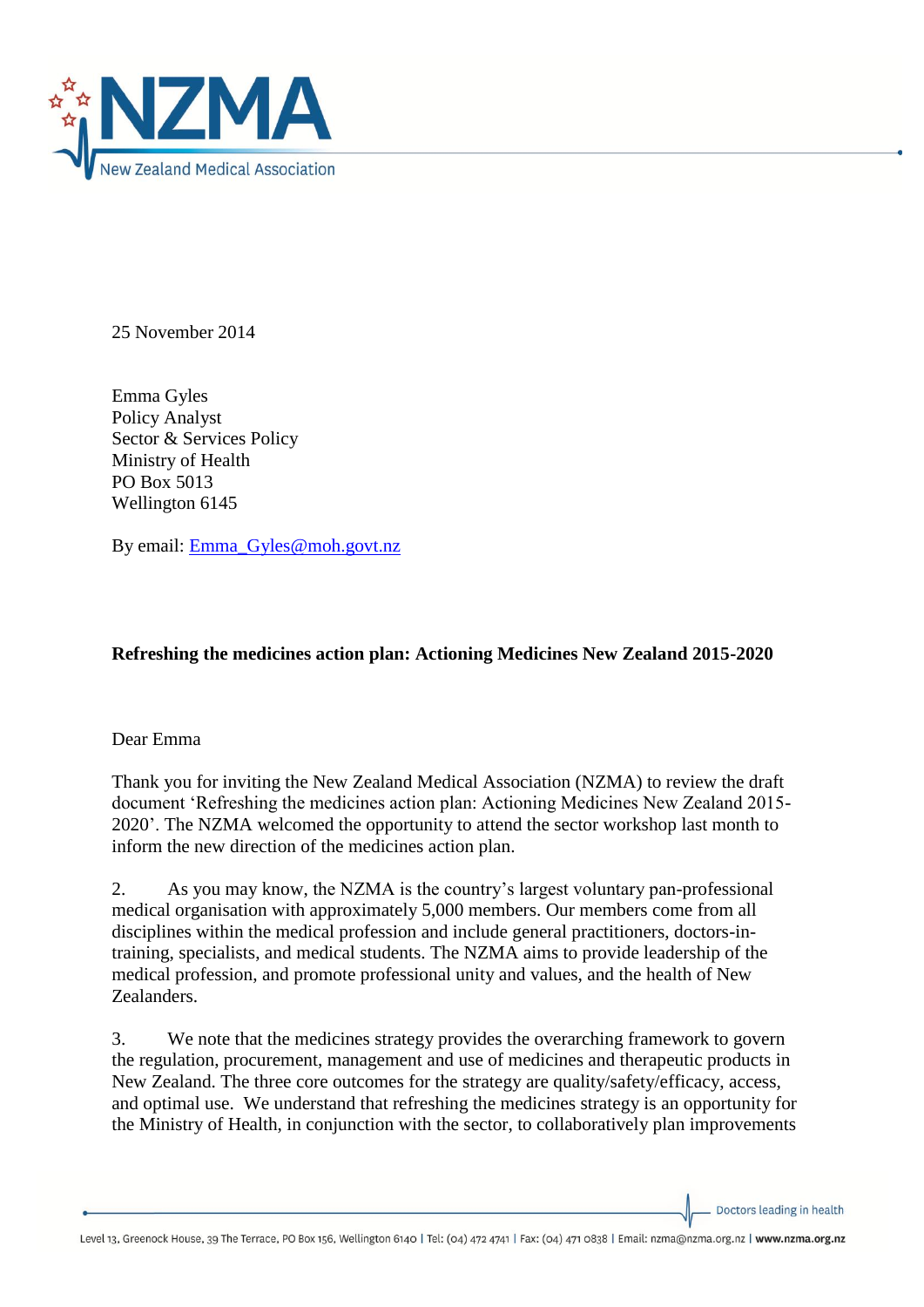to New Zealand's medicines system and identify priority areas where focussed action will lead to meaningful improvements in health outcomes or a reduction of disparities.

4. It is important to ensure that the medicines strategy and the action plan that sits beneath it is applicable to the entire sector and does not come to be seen as owned by any single particular segment. It should be equally relevant and applicable to hospitals, general practice and pharmacy – anywhere where medicines are prescribed, administered and dispensed.

5. The NZMA is supportive of all the following areas identified as high priority next steps to achieving a high quality and effective medicines system:

- supporting medicines adherence and reducing polypharmacy
- optimal prescribing and dispensing to support patient well-being and reduce waste
- enabling self-management with a focus on health literacy
- effective collaboration and decision-making and shared care planning
- supporting equitable outcomes and access to medicines for at-risk groups
- rationalising use of antibiotics to increase safety and cost-efficiency
- better workforce integration particularly around the role of pharmacists, including pharmacy as part of primary health care
- delivery of more medicines management services by pharmacists.

6. We note that the consultation document includes a number of draft impact areas along with related objectives and potential actions. We understand that following further feedback by stakeholders, significant refinement of the impact areas and actions is expected. The NZMA is broadly supportive of all of the draft impact areas, objectives and potential actions in the consultation document. Our specific comments on selected draft impact areas are provided below.

## 7. *Making the most of every point of care*

We agree that this should be a high priority area. With respect to the 'seamless referral of those who need other services as a result of monitoring or screening', we suggest that any referral be stipulated as needing to proceed via the medical home. There is a risk of fragmentation of information (with resulting detrimental effects on patient care) with referrals that are made directly from pharmacy bypassing the medical home. With respect to the potential action to optimise pharmacist vaccination, we suggest that this should be better defined (eg, by stipulating which vaccines, such as only those which are unfunded).

8. *Reducing problem polypharmacy in older people and those with long term conditions* We agree that this should be a high priority area. With respect to the potential action for the HQSC to develop a stop/start toolkit, we consider that any criteria for considering appropriateness when initiating treatment should be medicines related, and suggest modification of the text to ensure this qualifier.

## 9. *Enabling shared care through an integrated health care team*

We agree that this is an important objective for the entire sector. However, we consider that shared care planning is part of a much wider process than the medicines strategy. While implementing shared care planning and patient portals are important initiatives, we do not feel they sit optimally as potential actions under the revised medicines strategy. Rather, the action sits more appropriately under the National Health IT Plan.